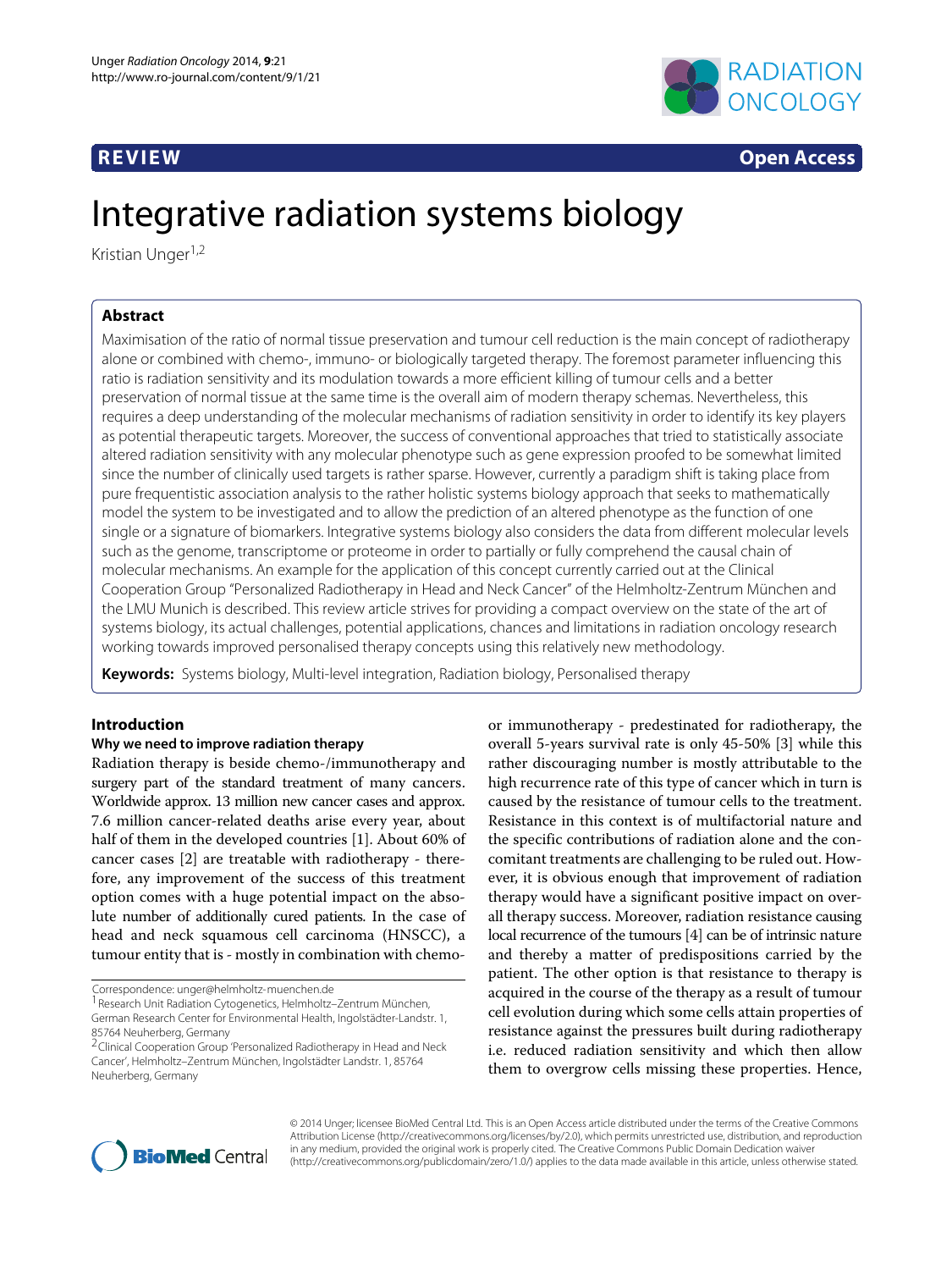in the context of radiation therapy, individual radiation sensitivity seems to be the key feature of tumours and its understanding needs to be addressed when it comes to efforts of improving the efficiency of radiotherapy.

Whilst a number of markers, although not having made it into clinical practice, driving the radiation sensitivity of normal tissue were identified [\[5\]](#page-7-4), the knowledge on radiation sensitivity associated markers and mechanisms in tumour cells is sparse. But the overall prerequisite for improving the long-term efficiency of raditoherapy is a deep understanding of the underlying mechanisms of radiation sensitivity in tumour cells in order to get a handle on the control of this phenomenon. The approaches that were taken so far and which were mostly based on plain association testing have not revealed any clinically applied key markers or targets for the modulation of radiation sensitivity in radiation therapy, yet. This might be due to the multifactorial nature of reduced radiation sensitivity which is a mixture of stochastic and deterministic effects and most likely the result of intrinsic and acquired alterations of the cells. Therefore, a rather holistic approach that seeks to address this multifactoriality instead of singling out particular factors for investigation is promising to provide the potential of revealing mechanisms and their key players to be targeted - therefore, systems biology approaches may provide the solution here.

## **Targeted treatment options combined with radiation therapy**

The phenomenon of radiation resistance is frequently seen in tumours that were treated by radiation therapy or concomitant radiation therapy. Although the mechanisms governing radiation resistance are not fully understood there are already some radiotherapy concomitant treatment options that have made it into clinics that specifically target important signalling pathways or the cells surrounding the tumour that are known to have an impact on the radiation sensitivity. A review by Kaliberov and Buchsbaum [\[6\]](#page-7-5) summarises the molecular mechanisms of cellular response to radiation and which are involved in the acquired generation of radiation resistance: base excision repair, non-homologous end joining or homologous recombination of double-strand breaks or programmed cell death. Another classification of target mechanisms was formulated by Orth et al. [\[2\]](#page-7-1) who distinguish radiotherapy concomitant targeted treatment options that modulate radiation sensitivity by aiming at the *DNA damage response*, *topoisomerases*, the *apoptosis network*, *cell division*, *heat shock response*, the *EGFR pathway* and the *tumour micro milieu*. While all of those treatment targets and the modulation of them aims at increasing the radiation sensitivity of tumour cells are promising and already partly successful in improving patients' outcome a real breakthrough was not achieved, yet.

# **Systems biology and its potential role in clinical radiation research**

As explained in the previous section existing treatment options accompanying radiotherapy already improve prognosis of the patients, new ways of identifying powerful radiation sensitivity modulators have to be explored and systems biology appear to be promising.

#### **Definiton and meaning of systems biology**

The term systems biology is now widely used and there is not one common definition of it. In reality, there are uncountable ways of understanding, explaining and applying systems biology. Concepts as represented in review articles by Hornberg et al. [\[7\]](#page-7-6) or Bruggeman and Westerhoff [\[8\]](#page-7-7) nicely describe what could be considered as common understanding of systems biology. In order to make clear how I understand systems biology I suggest one definition of systems biology as follows:

*While traditional, reductionistic approaches investigated the property of one or of a few components (i.e. molecules) or their interaction with one or a few other molecules at the time, systems biology investigates the emergent properties of the system under investigation (e.g. organelles, cells, organs, organisms or eco systems) when multiple entities interact in networks. To do so, systems biology requires highly interdisciplinary approaches involving expertise from physics, mathematics, graph network theory and biology that uses all molecular and other data (such as phenotypic data or clinical data) available for integration and the creation of a systems model that is capable of predicting the response of the system to a particular perturbation.*

Systems biology for certain has its origin in physics, a discipline that traditionally builds models of what is observed in order to predict the "response" to a perturbation. So it is for example possible to deduct from any circuit diagram of a system consisting of a battery, resistors and LEDs what will happen when any of the included elements are changed in any way (perturbed). The accuracy of the prediction in the case of circuit diagrams is very good, almost perfect for smaller systems, but also very good for highly complex systems. This very high level of accuracy is because we know every single part making up the system and we know how and in which way these elements are connected to each other. Of course, also here we have to accept some inaccuracy, but compared to biological systems technical systems are a almost perfect world. In contrast to technical systems, the behaviour of biological systems, such as cells, organs, tumours, organisms etc. are not very much predictable. This might be due to two reasons: firstly, compared to technical systems we do in the moment not know enough about the elements biological systems are composed of and most importantly we do not know how these work together. Secondly, technical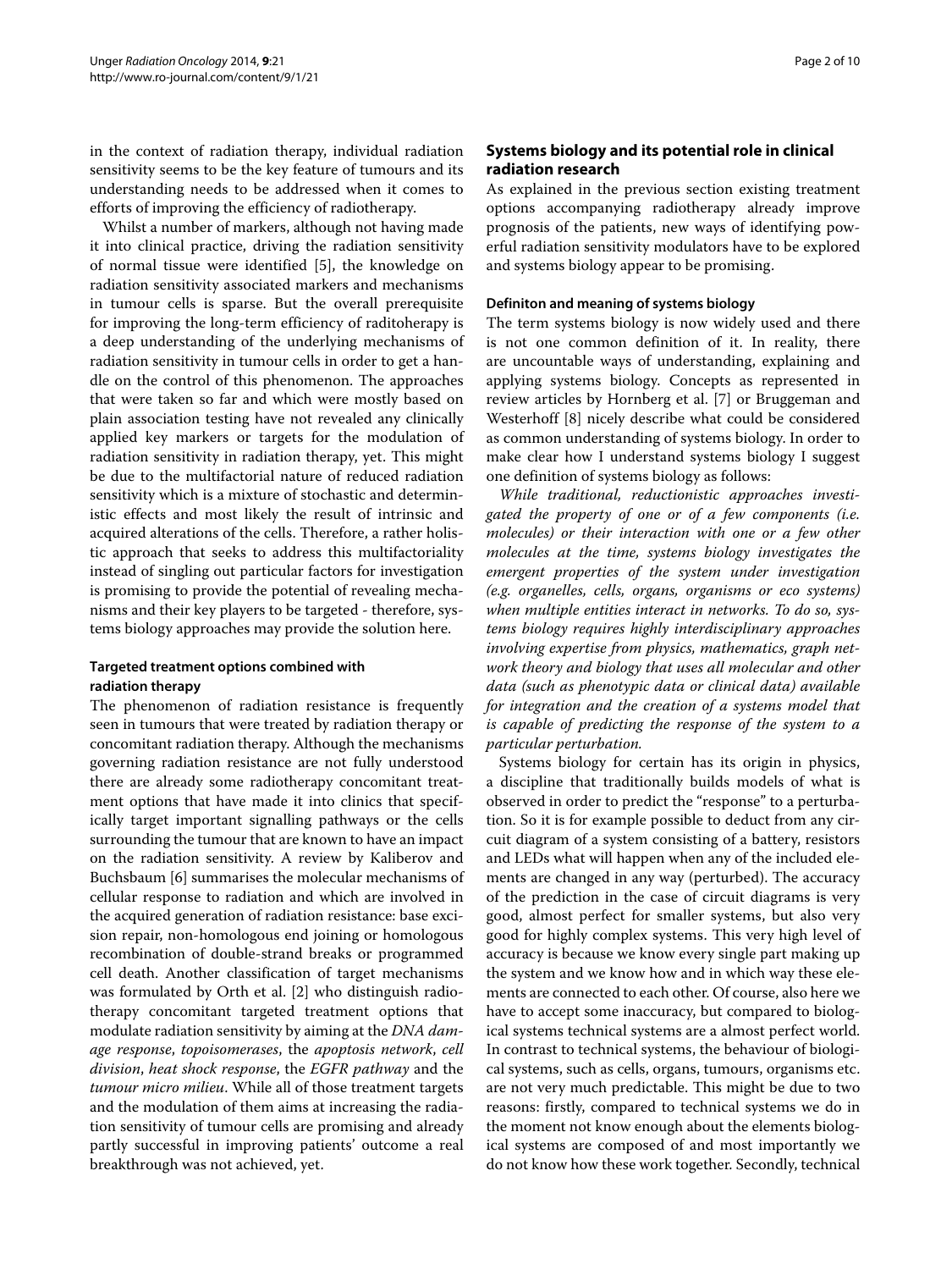systems are usually composed in a modular fashion which makes even very complex systems controllable and predictable. Whether biological systems are modular as well or not cannot be answered in the moment. So is the "discovery" of epigenetics and post-transcriptional regulation by miRNAs not older than 20 years and we still miss THE explanation for how biological systems and the elements they are composed of really work together. However, there seems to be a significant controversial between the thinking of biologists who have the genuine interest in using systems biology approaches and those who actually have the expertise of designing and applying these approaches. The article "Can a biologist fix a radio?" by Lazebnik [\[9\]](#page-7-8) nicely describes this situation in an highly informative and truly entertaining way.

Systems biology can be used to find the causal relationships between the elements making up a biological system which are genes, mRNAs, miRNAs, proteins and metabolites - between receptors, transcription factors and phenotypic effects. With regard to the identification of all of these elements we are certainly not far off completion, however we need to understand *how* these work together. And we are trying to do this by applying the methodologies from systems physics to biology. The main steps in getting to a systems model is to identify the network that is affected by the perturbation, to reduce this network to the highest informative elements and to model the response of the network to the perturbation.

Finally, systems biology allows to think in processes rather than in momentary snapshots reflected by single measurements done at random time points. Provided the required time-resolved data are available molecular mechanisms can be described as a function of time. Bechtel [\[10\]](#page-7-9) generalises this concept and assumes an organism to be composed of oscillating processes and that disruption of these processes in fact leads to diseases. The other way around this rather philosophic point of view in consequence means that we have to identify the processes and the elements they are composed of in order to come to a solution that allows to 'resynchronise' the disrupted oscillating processes.

## **Multi-level data integration**

Integration of the data from the multiple molecular levels is a subdiscipline of systems biology. The main task of data integration is to identify causal relationships between the different molecular levels (Figure [1\)](#page-3-0). From the resulting data we can learn how the different levels work together and what the causal relationship between a particular perturbation and the phenotype (e.g. radiation treatment of cells and its impact on the survival rate of the cells) is. The most common molecular levels being characterised in molecular studies are the genome level by array CGH or SNP microarray analysis [\[11,](#page-7-10)[12\]](#page-7-11), the transcriptome and

miRNA level by expression microarrays [\[13,](#page-8-0)[14\]](#page-8-1), global methylation patterns by either hybridisation of methylated sequences enriched by chromatin immunoprecipitation (ChiP, [\[15\]](#page-8-2)) onto microarrays (ChiP-on-chip [\[16\]](#page-8-3)) or microarray-based characterisation of the genome-wide methylation status after bisulfite-conversion of genomic DNA [\[17\]](#page-8-4). Moreover proteomics methodology allows to characterise the proteome, metabolome or lipidome [\[18\]](#page-8-5). One way of identifying causal relationships between different molecular levels is to bioinformatically match the measurements from the levels to be integrated. Matching of data at the genomic level can be achieved by using the genomic location of the probes of each platform - this applies for the integration of DNA methylation profiles with array CGH profiles. If one wants to find possible associations between miRNA expression and the genomic copy number, the location of the probes of the miRNAs microarray need to be matched with that from the genomic positions of the probes of the CGH array ([\[19,](#page-8-6)[20\]](#page-8-7)). In the case of integration of gene expression with protein expression data the mRNA microarray probes and protein expressions are matched using the gene/protein names. Another extremely important switches in the regulation of gene and protein expression are transcription factors that can be considered as a feedback connection from the protein level to the genomic level (Figure [1\)](#page-3-0). In order to test possible associations between transcription factors and protein/gene expression, genes that are under control of a particular transcription factor need to be either experimentally identified by Chip-seq technology [\[21\]](#page-8-8) or by *in silico* analysis using algorithms predicting transcription-factor gene relationships based on promoter-affinity analysis [\[22\]](#page-8-9). Other ways of integrating multi-level data that not directly match the elements of the different molecular layers is based on graphical models or statistical associations. Two major approaches representing these concepts are gaussian graphical modelling [\[23\]](#page-8-10) and genotype-environment interaction analysis [\[24\]](#page-8-11). Gaussian graphical models are based on partial correlation which assumes that the correlation of two variables is influenced by a third variable. By using this approach it is for example possible to identify gene regulatory networks that are specifically influenced by histone acetylation [\[25\]](#page-8-12) or to integrate metabolomics with genomics [\[26\]](#page-8-13). In the case of genotype-environment interaction analysis the information from genomics, transcriptomics and on the phenotype (e.g. disease) are integrated in such a way that potential targets from the expression level for modulating the phenotype can be identified. Moreover, an important element of multilevel integrative analysis is the use of *a priori* knowledge on interactions using appropriate databases. There is a number of databases and tools around allowing not only pathway enrichment but also topology-based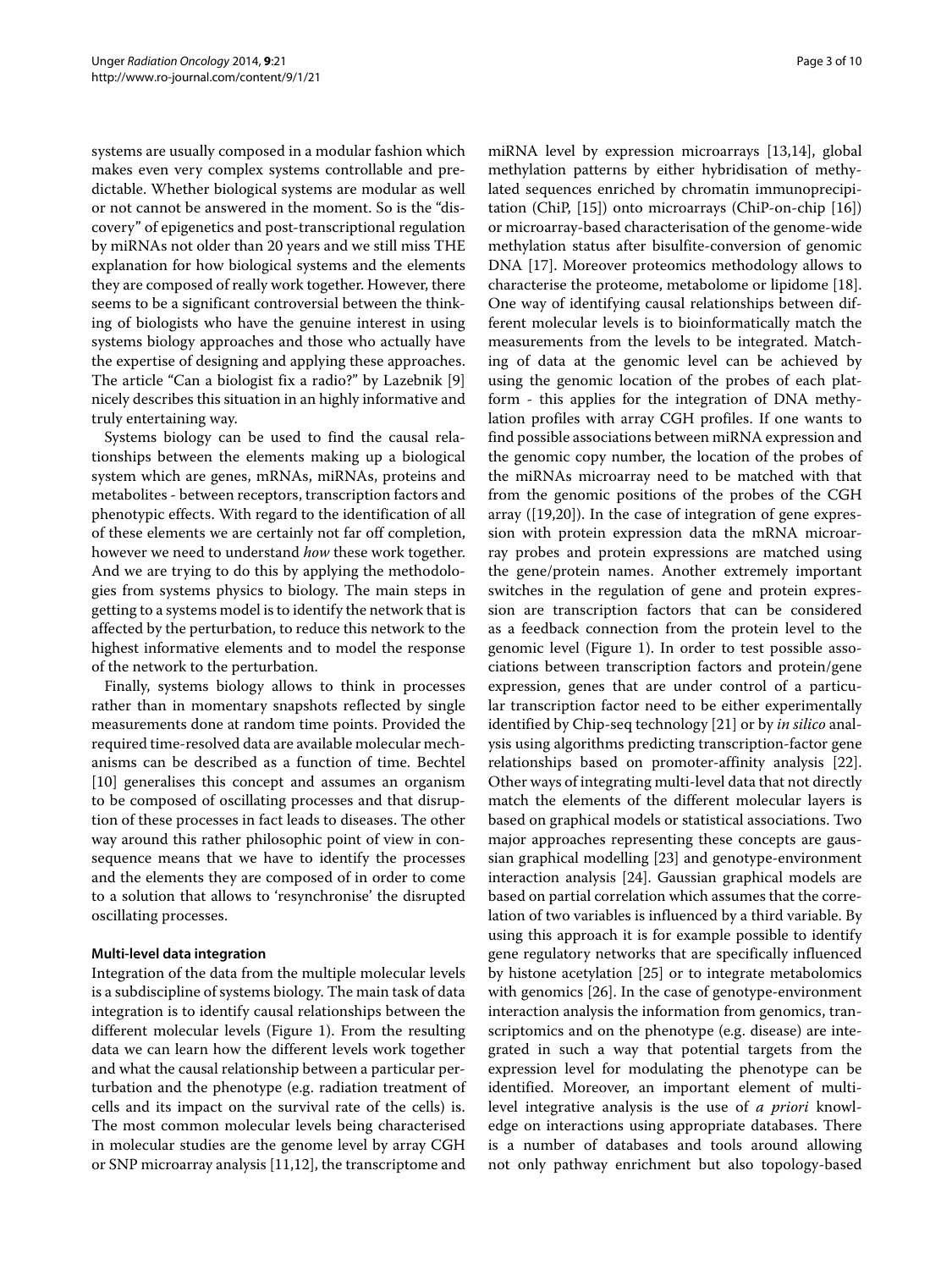

<span id="page-3-0"></span>methyltransferases and DNA demethylases, light-blue) that control transcription by changing the level of methylation of histones - therefore, there is a feedback from the protein level to the DNA methylation level.

pathway analysis. The development and state of the art of pathway analysis over the last decade from simple gene set overrepresentation analysis over functional class scoring (FCS) approaches to the lastest generation of pathway topology based approaches is nicely reviewed by Khatri et al. [\[27\]](#page-8-21). Examples for databases providing protein-protein interactions are [http://www.genome.jp/](http://www.genome.jp/kegg/KEGG) [kegg/KEGG](http://www.genome.jp/kegg/KEGG) [\[28\]](#page-8-22) or<http://www.reactome.orgReactome> [\[29\]](#page-8-23) or<http://string-db.orgSTRING> [\[30\]](#page-8-24). These databases provide interaction networks at a global level or allow to specifically search for interactions of a candidate of interest. If available the interactions or interaction predictions are classified according to their level or source of evidence (e.g. text-mining vs. evidence by twohybrid assays [\[31\]](#page-8-25)). A very straightforward tool to match genes of interest to existing knowledge of interaction is the [http://wiki.reactome.org/index.php/Reactome\\_FI\\_](http://wiki.reactome.org/index.php/Reactome_FI_Cytoscape_PluginReactome FI Cytoscape Plugin) [Cytoscape\\_PluginReactome FI Cytoscape Plugin,](http://wiki.reactome.org/index.php/Reactome_FI_Cytoscape_PluginReactome FI Cytoscape Plugin) a plugin for<http://www.cytoscape.orgCytoscape> [\[32\]](#page-8-26) that allows to explore known or predicted interactions between genes or proteins e.g. from a comparative gene expression study and to nicely visualise the results in the form of an interaction network. An example for an Reactome FI analysis with the genes revealed to be differentially expressed in lymphocytes of HNSCC patients before and after therapeutic irradiation [\[33\]](#page-8-27) is shown in Figure [2.](#page-4-0)

## **Network reconstruction**

A lot of effort was put into the development and application of network reconstruction approaches using high-dimensional data for the delineation of molecular interactions. The dimensionality of the dataset is determined by the number of measurements (e.g. the number of probes on a microarray) which is usually much greater than the number of samples, the latter of which determining the maximum rank in a covariance matrix the basis for many network reconstruction approaches. The smaller the number of samples and consequently the maximum rank, the lower the chance of finding true molecular interactions. In order to address this problem Thomaz et al. suggested the MECS method (maximum entropy covariance selection) for the estimation of covariance [\[41\]](#page-8-28). One very remarkable effort to systematically assess the performance of different network reconstruction approaches in different data situations (static measurements from clinical samples vs. dynamic data from time-course perturbation experiments) was the "Network Inference Challenge" of the DREAM (Dialogue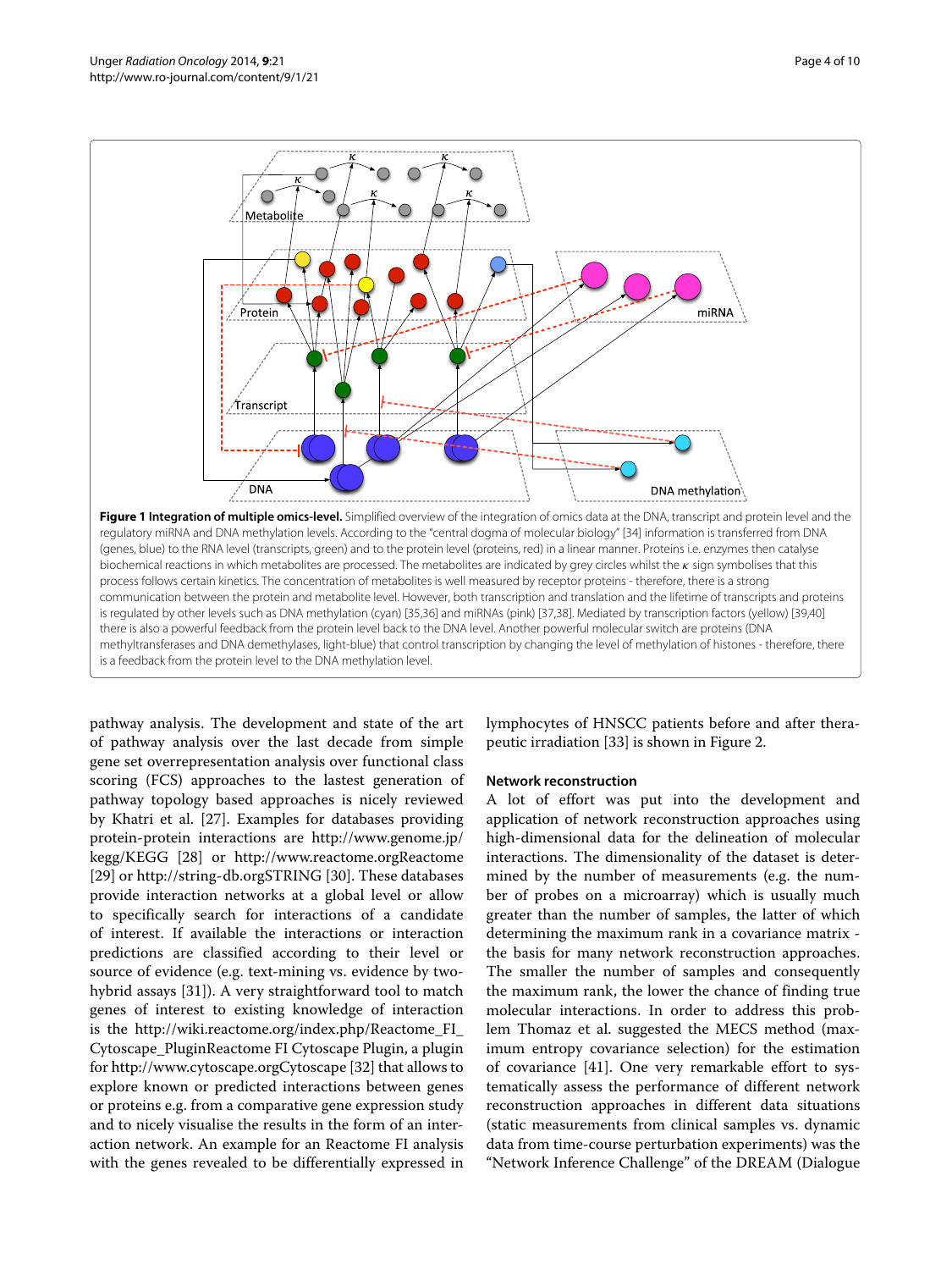

<span id="page-4-0"></span>for Reverse Engineering Assessments and Methods) initiative. A summary of the approaches and the outcome of this challenge was published in 2012 [\[42\]](#page-8-29). The reference for assessing the performance of the methods were the *a priori* known interaction network of S. *cerevisiae* along with mRNA and protein expression data and a dataset consisting of a simulated interaction network along with mRNA array expression data. There are various methods for the reconstruction of gene regulatory networks available and all of them have strengths and weaknesses and to-date there is no one-for-all solution available that works for every data situation. Every method and network that is reconstructed comes with a certain level of uncertainty i.e. false positive and false negative findings. A review article

by Karlebach and Shamir [\[43\]](#page-8-30) gives an excellent and comprehensive overview on the various approaches available and discusses the advantages and disadvantages of each method.

#### **Graph network theory and network visualisation**

The reconstructed gene regulatory networks can be described, visualised and analysed by the so-called graph network theory, a method that is widely used, most importantly in social sciences while social networks are probably the most popular application of network graph theory. Popular network visualisation tools are yED and Cytoscape [\[32\]](#page-8-26). The overall principle of graph network theory is to understand the elements (genes, proteins,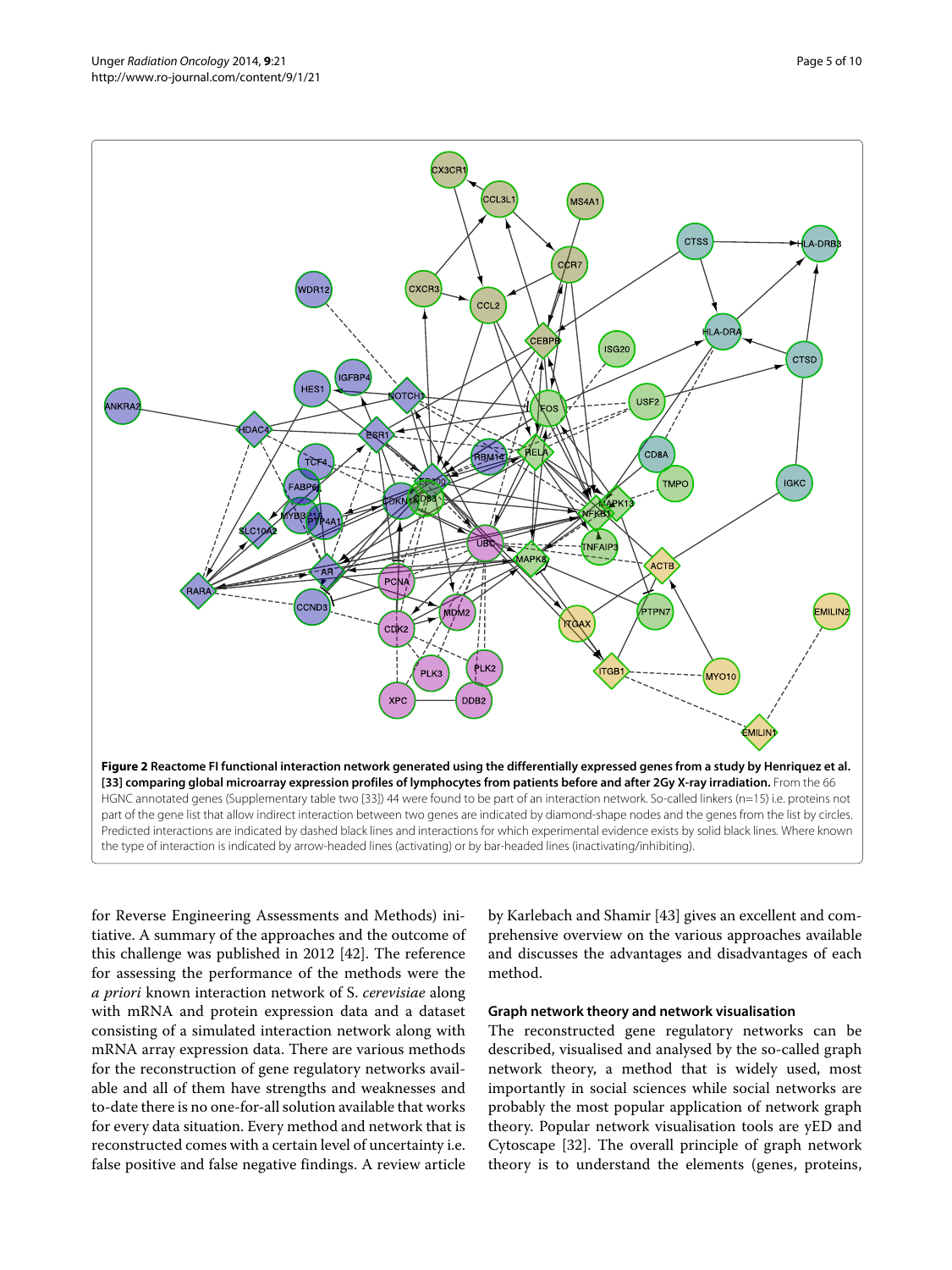metabolites etc.) making up a network as nodes or vertices and the connections between them as edges and to mathematically analyse the structure and topology of these networks. Mitrea et al. wrote an excellent and easy to understand review article on this [\[44\]](#page-8-31). An important feature of graph network theory is the possibility to analyse the "importance" of any given node or set of nodes by considering the topology of the network they are embedded in. Amongst the most commonly used metrics for this are the so-called centrality measures such as degree, betweenness, closeness, and eigenvector centrality [\[45\]](#page-8-32).

#### **Mathematical modelling of "systems" networks**

The overall objective of systems biology approaches is to come to a mathematical model that allows to predict the response of the cells to specific perturbations, for example the treatment with a particular drug. The principle of mathematical modelling is to use experimental measurements on the expression of genes or (phospho-)proteins of the nodes composing the network of investigation in order to explain causal relationships between the perturbation and response. In frame of this review it is not possible to go into detail of the commonly used approaches of mathematical systems modelling. However, for this purpose I recommend a review article by Klipp and Liebermeister (2006) that gives a comprehensive overview on the topic [\[46\]](#page-8-33). A very basic and central element in modelling gene regulatory networks are so-called ODEs (ordinary differential equations) [\[47\]](#page-8-34) that basically describe the change of concentrations over time. The rates at which the concentrations change and the mode of kinetics need to be individually chosen for the system to be modelled. The prototype of an ODE being used in the reconstruction of gene regulatory networks is the Hill differential equation [\[48\]](#page-8-35) that initially was built to describe kinetics of the binding and dissociation of oxygen to haemoglobin. Generalisation of the Hill kinetics is frequently used in the reconstruction of gene regulatory networks. Solving the equation allows to come up with a first prediction which in turn has to be compared with real experimental measurements followed by an iterative adjustment of the initial model in order to come to a final model that allows most accurate prediction of the behaviour of the network in response to any perturbation.

# **Promising outcomes from two systems biology studies**

Two recent studies on colon cancer [\[49,](#page-8-36)[50\]](#page-9-0) that systematically modelled the response of the RAS/PI3K signalling pathway to inhibition of EGFR by cetuximab revealed strong negative feedback loops between ERK and EGFR. This feedback loop immediately compensates any EGFR inhibition by cetuximab by activating EGFR. Therefore, only double-inhibition of EGFR and MEK [\[49\]](#page-8-36) or BRAF [\[50\]](#page-9-0) seems to break this feedback connection in order to bypass any acquired resistance to cetuximab. Actually, a study on colon cancer is currently trialling a combinatorial treatment of BRAF/MEK and EGFR with Dabrafenib, Trametinib and Panitumumab [\(www.clinicaltrials.gov, ID:](http://www.clinicaltrials.gov, ID: NCT01750918) [NCT01750918\)](http://www.clinicaltrials.gov, ID: NCT01750918). Referring to the Klinger et al. study [\[49\]](#page-8-36) a systems model should not be of too high complexity and should be therefore very much reduced to informative nodes only.

These two studies could serve as a role model for tackling the phenomenon of acquired resistance in HNSCC to radiation treatment. The activities of the below described clinical cooperation group are actually also aiming to get to a systems model explaining acquired resistance to radiotherapy in HNSCC and thereby providing molecular targets to break resistance to therapy.

# **An example of an application of systems biology in radiation oncology research: the clinical cooperation group "Personalized radiotherapy in head and neck cancer"**

The clinical cooperation group (CCG) "Personalized Radiotherapy in Head and Neck Cancer" is a structure aiming at the intimate collaboration of research and oncology in order to understand the mechanisms of radiation resistance in HNSCC and to identify targets that allow to overcome resistance to radiation therapy. The CCG allows intensive exchange of expertise and knowledge between academic and oncology research whilst the clinicians formulate the questions to be addressed by the research carried out and thereby allow the researchers to most efficiently work towards the common goal of improving radiotherapy of HNSCC. The CCG has a core project (Figure [3\)](#page-6-0) which starts with the molecular characterisation of clinical samples from selected HNSCC cohorts. With regard to the global characterisation of molecular levels we focus on the genome and miRNA level in the first place since these are the best accessible ones wenn it comes to analysis of archived clinical samples. The global molecular characterisation data are complemented with typing of the HPV status and individual mutations known to have an impact in HNSCC, with clinical followup including endpoints reflecting response of the treated tumours to radiation therapy. These are integrated in order to come to candidate molecules that are likely to be involved in the molecular mechanisms of radiation sensitivity and that can serve as a starting point for timeresolved molecular characterisation at the transcriptome and miRNA level of cell culture models after perturbation by regulating the candidate molecules that were identified in the clinical samples. The resulting global time-course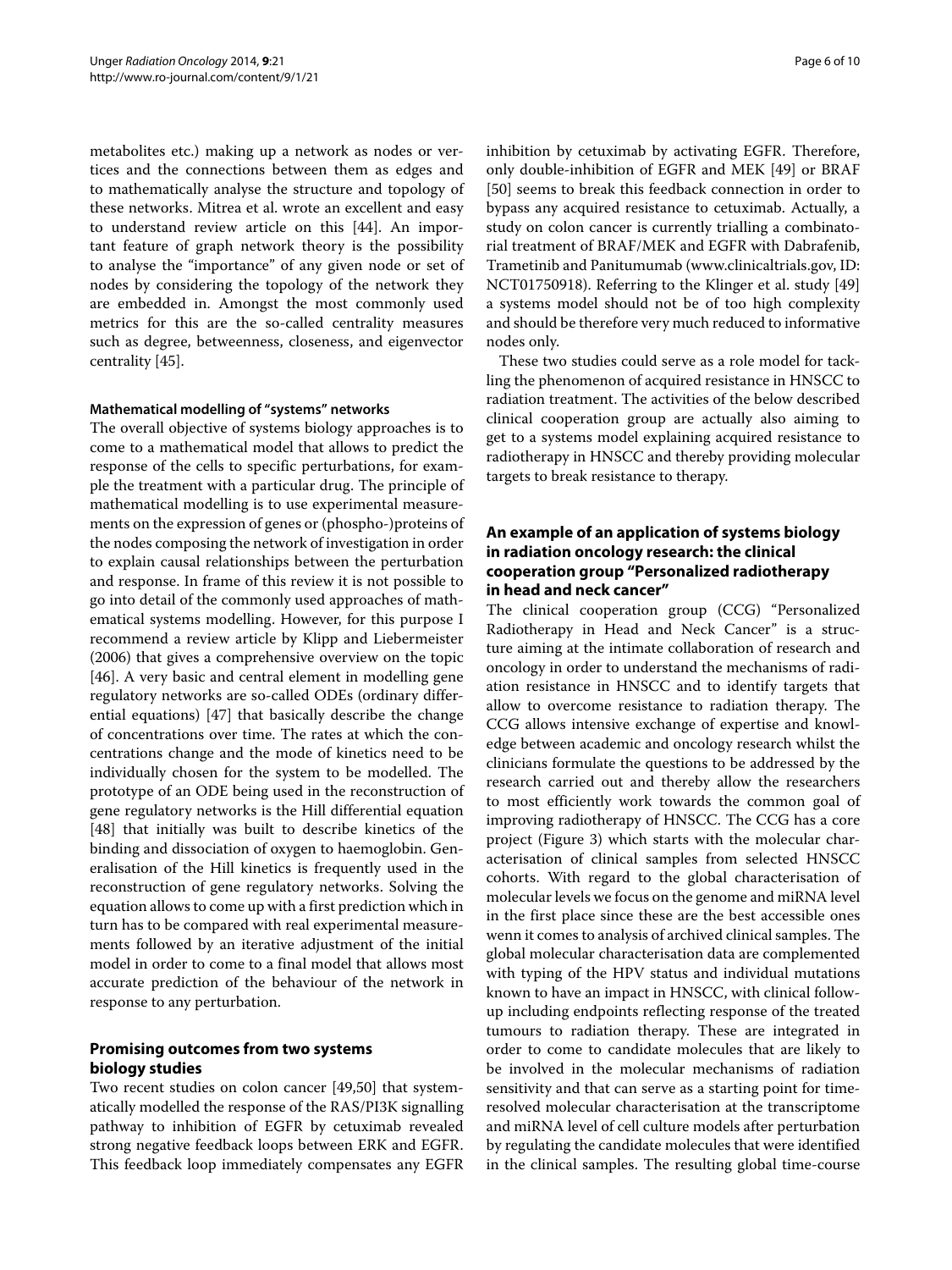

<span id="page-6-0"></span>mRNA and miRNA data are then used for reconstructing the interaction networks of the candidate molecules and also allow to infer the molecular mechanisms associated with radiation sensitivity. Different methods are explored and those with the best performance, which will be validated by further experiments (i.e. knock-down of specific genes), will be chosen. Since we are looking at gene regulatory networks that are specifically influenced by genomic copy number and miRNA expression the use of Gaussian graphical modelling [\[23\]](#page-8-10) might provide the solution here. Further, using graph network analysis the most important (central) nodes that could be used as molecular modulators of radiation sensitivity are identified. The selection of candidates will be performed using well established centrality measures (e.g. betweenness) in order to get to the "most important" molecules of the network. In a second step this selection will be explored for drug "targetability" using established drug databases such as DrugBank [\[51\]](#page-9-1). These candidates are then characterised for their radiation sensitivity modulating effect in cell culture models. By following this approach, with integrative systems biology as a central element, we will identify potentially important molecular targets being used for a more efficient radiation therapy resulting in lower rate of tumour recurrence and overall better long-time survival of the patients.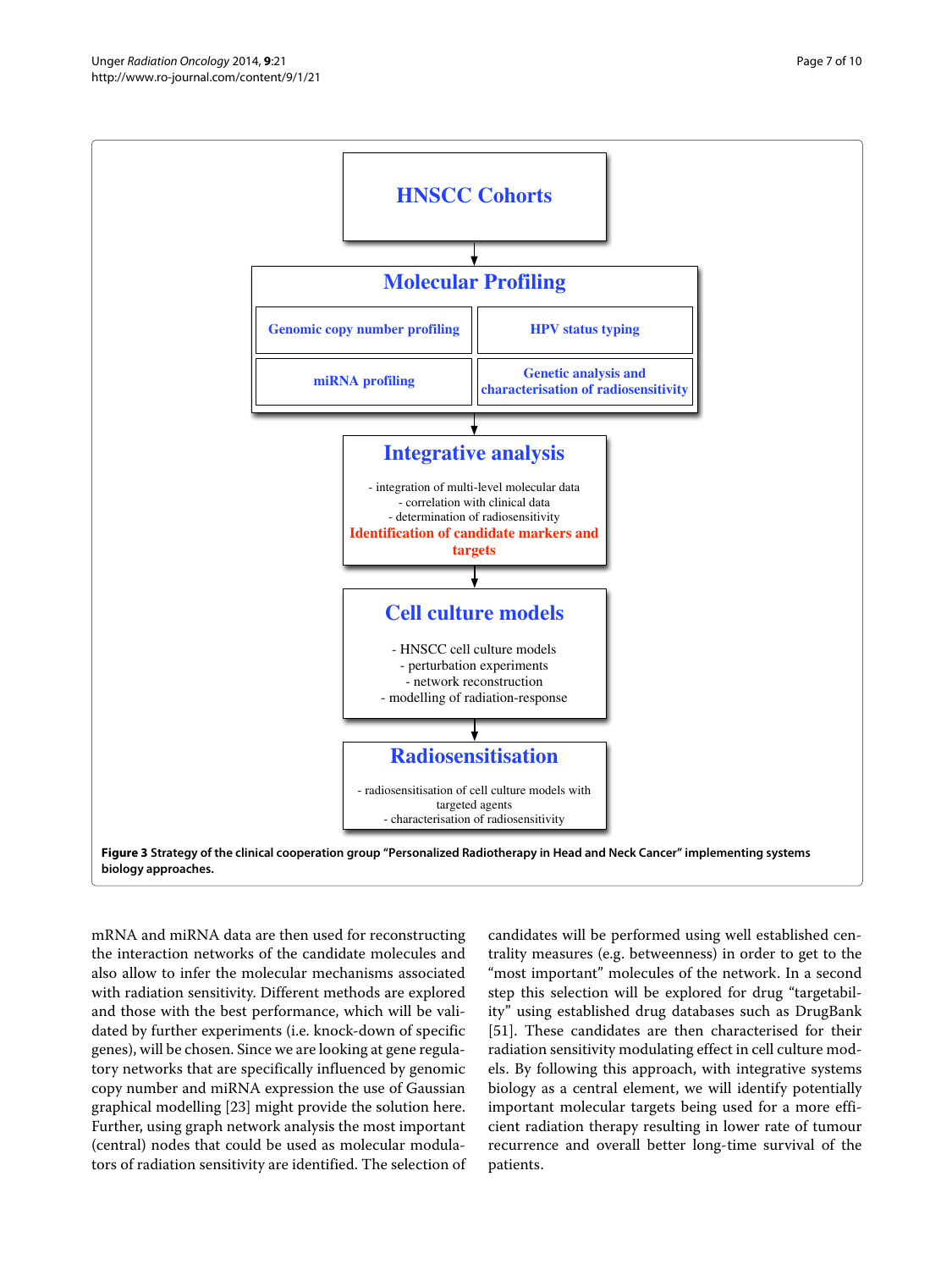# **Limitations of systems biology in radiation oncology research**

In radiation oncology research one has to deal with the effects of radiation on cells whilst the main aim is to protect and favour the tissue surrounding a tumour and to harm and delimit the tumour itself as much as possible. Radiation effects are composed of deterministic effects such as cell death or normal tissue reactions and stochastic effects such as point mutations or structural changes or changes in copy number of genes. Whilst for deterministic effects it is possible to predict what effects at which amounts are expected when applying a certain dose of defined radiation quality it is, by definition, impossible to predict the stochastic effects. Although there are systems biology approaches dealing with stochastic effects they cannot predict the occurrence of the primary radiation damage which in the radiation therapy setting are damages at the DNA level. So it remains unpredictable which genes are going be to altered as a cause of radiation treatment in the cell populations of both, the tumour tissue and its surrounding normal tissue, surviving each fraction in fractionated radiation therapy. Logically, the molecular mechanisms associated with the radiation-induced gene alterations cannot be predicted either. Thus, one could doubt the use of systems approaches in radiation oncology research at all. However, major obstacles of successful radiotherapy such local tumour recurrence or radiation resistance seem to be ruled by a set of common molecular mechanisms. For that reason it should be legitimate to assume that the primary effects of radiation indeed are of stochastic nature but that the inter-individual selective pressures effectuated by the radiation therapy and any concomitant treatment are the same between individuals and therefore lead to manifestation of the same set of molecular survival strategies. At this stage the system becomes describable and predictable again. So the prerequisites of successful systems approaches in radiation oncology research are to mimic the *in vivo* situation as best as possible and to "reverse translate" the findings gained in cell culture models to clinical samples HNSCC patients.

# **Conclusions**

In the context of radiation therapy and the improvement of this therapy option alone or in combination with immuno- or chemotherapy seems to be extremely important taking into account its wide usage and the relatively low success rate with regard to long-term survival. The key feature to be addressed for improving radiation therapy is radiation sensitivity and its modulation towards higher sensitivity of tumour cells and lower sensitivity of the surrounding normal cells. Conventional approaches seeking for potential modulators did not yet provide the breakthrough, therefore implementing systems biology methodology into radiation oncology research is a very much promising approach. The clinical cooperation group "CCG Personalized Radiotherapy in Head and Neck Cancer" between the Research Unit of Radiation Cytogenetics at the Helmholtz-Zentrum München and the Radiation Oncology Clinics of the Ludwig-Maximilians Universität München currently applies a systems biology approach in order to identify candidate radiation sensitivity modulators for improved radiation therapy of HNSCC.

#### **Competing interests**

The author declares that he has no competing interests.

#### **Authors' information**

Clinical Cooperation Group "Personalized Radiotherapy in Head and Neck Cancer", Helmholtz-Zentrum München/Ludwig-Maximilians Universität München.

#### **Acknowledgements**

Clinical Cooperation Group "Personalized Radiotherapy in Head and Neck Cancer" (link to [website\)](http://www.helmholtz-muenchen.de/en/research/research-institutions/clinical-cooperation-groups/personalized-radiotherapy-in-head-and-neck-cancer/research/index.html).

#### Received: 22 November 2013 Accepted: 31 December 2013 Published: 11 January 2014

#### **References**

- <span id="page-7-0"></span>1. Jemal A, Bray F, Center MM, Ferlay J, Ward E, Forman D: **Global cancer statistics.** CA Cancer J Clin 2011, **61**(2):69–90. [PMID: 21296855].
- <span id="page-7-1"></span>2. Orth M, Lauber K, Niyazi M, Friedl AA, Li M, Maihöfer C, Schüttrumpf L, Ernst A, Niemöller OM, Belka C: **Current concepts in clinical radiation oncology.** Radiat Environ Biophys 2013. [PMID: 24141602].
- <span id="page-7-2"></span>3. Begg AC: **Predicting recurrence after radiotherapy in head and neck cancer.** Semin Radiat Onco 2012, **22**(2):108–118. [PMID: 22385918].
- <span id="page-7-3"></span>4. Oksuz DC, Prestwich RJ, Carey B, Wilson S, Senocak MS, Choudhury A, Dyker K, Coyle C, Sen M: **Recurrence patterns of locally advanced head and neck squamous cell carcinoma after 3D conformal (chemo)-radiotherapy.** Radiat Oncol 2011, **6:**54. [\[http://www.ncbi.nlm.](http://www.ncbi.nlm.nih.gov/pubmed/21609453) [nih.gov/pubmed/21609453\]](http://www.ncbi.nlm.nih.gov/pubmed/21609453)
- <span id="page-7-4"></span>5. Barnett GC, Coles CE, Elliott RM, Baynes C, Luccarini C, Conroy D, Wilkinson JS, Tyrer J, Misra V, Platte R, Gulliford SL, Sydes MR, Hall E, Bentzen SM, Dearnaley DP, Burnet NG, Pharoah PD, Dunning AM, West CM: **Independent validation of genes and polymorphisms reported to be associated with radiation toxicity: a prospective analysis study.** Lancet Oncol 2012, **13:**65–77. [\[http://www.thelancet.com/](http://www.thelancet.com/journals/lanonc/article/PIIS1470-2045(11)70302-3/fulltext) [journals/lanonc/article/PIIS1470-2045\(11\)70302-3/fulltext\]](http://www.thelancet.com/journals/lanonc/article/PIIS1470-2045(11)70302-3/fulltext)
- <span id="page-7-5"></span>6. Kaliberov SA, Buchsbaum DJ: **Chapter seven–cancer treatment with gene therapy and radiation therapy.** Adv Cancer Res 2012, **115:**221–263. [PMID: 23021246].
- <span id="page-7-6"></span>7. Hornberg JJ, Bruggeman FJ, Westerhoff HV, Lankelma J: **Cancer: a systems biology disease.** Biosystems 2006, **83**(2–3):81–90. [PMID: 16426740].
- <span id="page-7-7"></span>8. Bruggeman FJ, Westerhoff HV: The nature of systems biology. Trends Microbiol 2007, **15:**45–50. [\[http://www.cell.com/trends/microbiology/](http://www.cell.com/trends/microbiology/abstract/S0966-842X(06)00264-2) [abstract/S0966-842X\(06\)00264-2\]](http://www.cell.com/trends/microbiology/abstract/S0966-842X(06)00264-2)
- <span id="page-7-8"></span>9. Lazebnik Y: **Can a biologist fix a radio?—Or, what I learned while studying apoptosis.** Cancer Cell 2002, **2**(3):179–182. [\[http://www.cell.](http://www.cell.com/cancer-cell/fulltext/S1535-6108(02)00133-2) [com/cancer-cell/fulltext/S1535-6108\(02\)00133-2\]](http://www.cell.com/cancer-cell/fulltext/S1535-6108(02)00133-2)
- <span id="page-7-9"></span>10. Bechtel W: **Network organization in health and disease: on being a reductionist and a systems biologist too.** Pharmacopsychiatry 2013, **46**(S 01):S10–S21. [\[https://www.thieme-connect.com/ejournals/html/10.](https://www.thieme-connect.com/ejournals/html/10.1055/s-0033-1337922) [1055/s-0033-1337922\]](https://www.thieme-connect.com/ejournals/html/10.1055/s-0033-1337922)
- <span id="page-7-10"></span>11. Davies JJ, Wilson IM, Lam WL: **Array CGH technologies and their applications to cancer genomes.** Chromosome Res 2005, **13**(3):237–248. [PMID: 15868418].
- <span id="page-7-11"></span>12. LaFramboise T: **Single nucleotide polymorphism arrays: a decade of biological, computational and technological advances.** Nucleic Acids Res 2009, **37**(13):4181–4193. [\[http://www.ncbi.nlm.nih.gov/pmc/articles/](http://www.ncbi.nlm.nih.gov/pmc/articles/PMC2715261/) [PMC2715261/\]](http://www.ncbi.nlm.nih.gov/pmc/articles/PMC2715261/). [PMID: 19570852 PMCID: PMC2715261].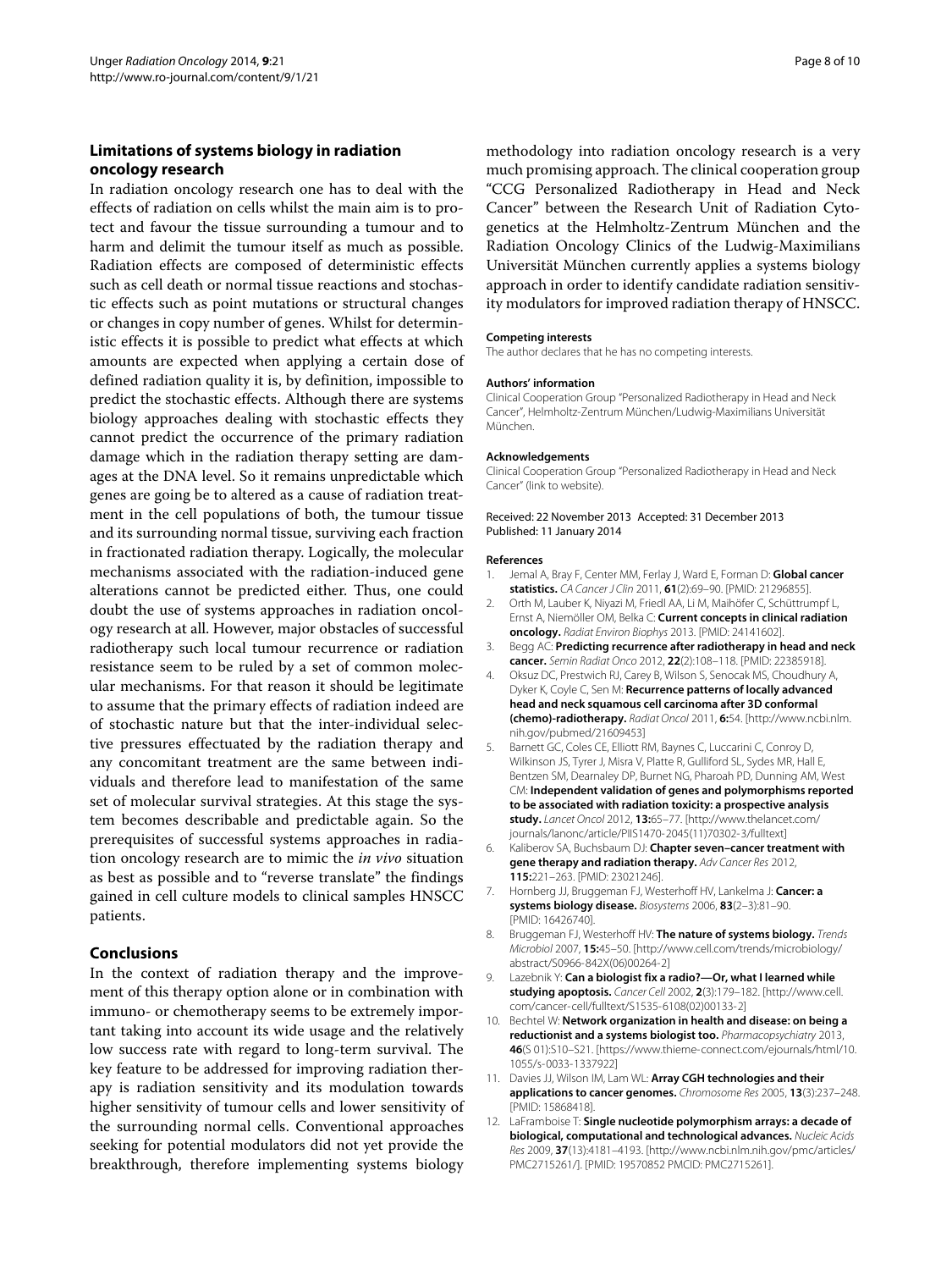- <span id="page-8-0"></span>13. Schulze A, Downward J: **Navigating gene expression using microarrays–a technology review.** Nat Cell Biol 2001, **3**(8):E190–195. [PMID: 11483980].
- <span id="page-8-1"></span>14. Yin JQ, Zhao RC, Morris KV: **Profiling microRNA expression with microarrays.** Trends Biotechnol 2008, **26**(2):70–76. [\[http://www.cell.com/](http://www.cell.com/trends/biotechnology/abstract/S0167-7799(07)00324-1) [trends/biotechnology/abstract/S0167-7799\(07\)00324-1\]](http://www.cell.com/trends/biotechnology/abstract/S0167-7799(07)00324-1)
- <span id="page-8-2"></span>15. Aparicio O, Geisberg JV, Struhl K: **Chromatin immunoprecipitation for determining the association of proteins with specific genomic sequences in vivo.** Curr Protoc Cell Biol 2004, **Chapter 17:**Unit 17.7. [PMID: 18228445].
- <span id="page-8-3"></span>16. Buck MJ, Lieb JD: **ChIP-chip: considerations for the design, analysis, and application of genome-wide chromatin immunoprecipitation experiments.** Genomics 2004, **83**(3):349–360. [PMID: 14986705].
- <span id="page-8-4"></span>17. Zhang J, Peng F, Li N, Liu Y, Xu Y, Zhou L, Wang J, Zhu J, Huang M, Gong Y: **Salvage concurrent radio-chemotherapy for post-operative local recurrence of squamous-cell esophageal cancer.** Radiat Oncol 2012, **7:**93. [\[http://www.ncbi.nlm.nih.gov/pubmed/22713587\]](http://www.ncbi.nlm.nih.gov/pubmed/22713587)
- <span id="page-8-5"></span>18. Geenen S, Cojocariu C, Gethings L, Isaac G, Fernandes L, Tonge R, Vissers J, Langrige J, Wilson I, Martin L: **Qualitative and Quantitative Characterization of the Metabolome, Lipidome and Proteome of Human Hepatocytes Stably Transfected with Cytochrome P450 2E1 Using Data Independent LC-MS.** J Biomol Tech 2013, **24**(Suppl):S61—S62. [\[http://www.ncbi.nlm.nih.gov/pmc/articles/](http://www.ncbi.nlm.nih.gov/pmc/articles/PMC3635362/) [PMC3635362/\]](http://www.ncbi.nlm.nih.gov/pmc/articles/PMC3635362/). [PMID: null PMCID: PMC3635362].
- <span id="page-8-6"></span>19. Wieringen WNv, Unger K, Leday GG, Krijgsman O, Menezes RXd, Ylstra B, Wiel MAvd: **Matching of array CGH and gene expression microarray features for the purpose of integrative genomic analyses.** BMC Bioinformatics 2012, **13:**80. [\[http://www.biomedcentral.com/1471-2105/](http://www.biomedcentral.com/1471-2105/13/80/abstract) [13/80/abstract\]](http://www.biomedcentral.com/1471-2105/13/80/abstract). [PMID: 22559006].
- <span id="page-8-7"></span>20. Leday GGR, van der Vaart AW, van Wieringen WN, van de Wiel MA: **Modeling association between DNA copy number and gene expression with constrained piecewise linear regression splines.** Ann Appl Stat 2013, **7**(2):823–845. [\[http://projecteuclid.org/euclid.aoas/](http://projecteuclid.org/euclid.aoas/1372338469) [1372338469\]](http://projecteuclid.org/euclid.aoas/1372338469)
- <span id="page-8-8"></span>21. Hoffman BG, Jones SJM: **Genome-wide identification of DNA-protein interactions using chromatin immunoprecipitation coupled with flow cell sequencing.** J Endocrinol 2009, **201:**1–13. [PMID: 19136617].
- <span id="page-8-9"></span>22. Kielbasa SM, Klein H, Roider HG, Vingron M, Blüthgen N: **TransFind—predicting transcriptional regulators for gene sets.** Nucleic Acids Res 2010, **38**(suppl 2):W275—W280. [\[http://nar.](http://nar.oxfordjournals.org/content/38/suppl_2/W275) [oxfordjournals.org/content/38/suppl\\_2/W275\]](http://nar.oxfordjournals.org/content/38/suppl_2/W275). [PMID: 20511592].
- <span id="page-8-10"></span>23. Krumsiek J, Suhre K, Illig T, Adamski J, Theis FJ: **Gaussian graphical modeling reconstructs pathway reactions from high-throughput metabolomics data.** BMC Syst Biol 2011, **5:**21. [\[http://www.](http://www.biomedcentral.com/1752-0509/5/21/abstract) [biomedcentral.com/1752-0509/5/21/abstract\]](http://www.biomedcentral.com/1752-0509/5/21/abstract). [PMID: 21281499].
- <span id="page-8-11"></span>24. Gagneur J. Stegle O. Zhu C, Jakob P, Tekkedil MM, Aiyar RS, Schuon A, Pe'er D, Steinmetz LM: **Genotype-environment interactions reveal causal pathways that mediate genetic effects on phenotype.** PLoS Genet 2013, **9**(9):e1003803. [\[http://dx.doi.org/10.1371/journal.pgen.1003803\]](http://dx.doi.org/10.1371/journal.pgen.1003803)
- <span id="page-8-12"></span>25. Lasserre J, Chung H, Vingron M: **Finding associations among histone modifications using sparse partial correlation networks.** PLoS Comput Biol 2013, **9**(9):e1003168. [\[http://dx.doi.org/10.1371/journal.pcbi.1003168\]](http://dx.doi.org/10.1371/journal.pcbi.1003168)
- <span id="page-8-13"></span>26. Krumsiek J, Suhre K, Evans AM, Mitchell MW, Mohney RP, Milburn MV, Wägele B, Römisch-Margl W, Illig T, Adamski J, Gieger C, Theis FJ, Kastenmüller G: **Mining the unknown: a systems approach to metabolite identification combining genetic and metabolic information.** PLoS Genet 2012, **8**(10):e1003005. [\[http://dx.doi.org/10.](http://dx.doi.org/10.1371/journal.pgen.1003005) [1371/journal.pgen.1003005\]](http://dx.doi.org/10.1371/journal.pgen.1003005)
- <span id="page-8-21"></span>27. Khatri P, Sirota M, Butte AJ: **Ten years of pathway analysis: current approaches and outstanding challenges.** PLoS Comput Biol 2012, **8**(2):e1002375. [\[http://dx.doi.org/10.1371/journal.pcbi.1002375\]](http://dx.doi.org/10.1371/journal.pcbi.1002375)
- <span id="page-8-22"></span>28. Kanehisa M, Goto S, Sato Y, Furumichi M, Tanabe M: **KEGG for integration and interpretation of large-scale molecular data sets.** Nucleic Acids Res 2012, **40**(Database issue):D109–114. [PMID: 22080510].
- <span id="page-8-23"></span>29. Matthews L, Gopinath G, Gillespie M, Caudy M, Croft D, de Bono B, Garapati P, Hemish J, Hermjakob H, Jassal B, Kanapin A, Lewis S, Mahajan S, May B, Schmidt E, Vastrik I, Wu G, Birney E, Stein L, D'Eustachio P: **Reactome knowledgebase of human biological pathways and processes.** Nucleic Acids Res 2009, **37**(Database issue):D619–622. [PMID: 18981052].
- <span id="page-8-24"></span>30. Jensen LJ, Kuhn M, Stark M, Chaffron S, Creevey C, Muller J, Doerks T, Julien P, Roth A, Simonovic M, Bork P, von Mering C: **STRING 8–a global**
- <span id="page-8-25"></span>31. Fields S, Sternglanz R: **The two-hybrid system: an assay for protein-protein interactions.** Trends Genet: TIG 1994, **10**(8):286–292. [PMID: 7940758].
- <span id="page-8-26"></span>32. Cline MS, Smoot M, Cerami E, Kuchinsky A, Landys N, Workman C, Christmas R, Avila-Campilo I, Creech M, Gross B, Hanspers K, Isserlin R, Kelley R, Killcoyne S, Lotia S, Maere S, Morris J, Ono K, Pavlovic V, Pico AR, Vailaya A, Wang P, Adler A, Conklin BR, Hood L, Kuiper M, Sander C, Schmulevich I, Schwikowski B, Warner GJ, Ideker T, Bader GD: **Integration of biological networks and gene expression data using Cytoscape.** Nat Protoc 2007, **2**(10):2366–2382. [\[http://www.nature.com/nprot/](http://www.nature.com/nprot/journal/v2/n10/full/nprot.2007.324.html) [journal/v2/n10/full/nprot.2007.324.html\]](http://www.nature.com/nprot/journal/v2/n10/full/nprot.2007.324.html)
- <span id="page-8-27"></span>33. Henriquez Hernandez LA, Lara PC, Pinar B, Bordon E, Gallego CR, Bilbao C, Perez LF, Morales AF: **Constitutive gene expression profile segregates toxicity in locally advanced breast cancer patients treated with high-dose hyperfractionated radical radiotherapy.** Radiat Oncol (London, England) 2009, **4:**17. [\[http://www.ncbi.nlm.nih.gov/pmc/articles/](http://www.ncbi.nlm.nih.gov/pmc/articles/PMC2698866/) [PMC2698866/\]](http://www.ncbi.nlm.nih.gov/pmc/articles/PMC2698866/). [PMID: 19497124 PMCID: PMC2698866].
- <span id="page-8-14"></span>34. Crick F: **Central dogma of molecular biology.** Nature 1970, **227**(5258):561–563. [PMID: 4913914].
- <span id="page-8-15"></span>35. Robertson KD: **DNA methylation and human disease.** Nat Rev Genet 2005, **6**(8):597–610. [\[http://www.nature.com/nrg/journal/v6/n8/full/](http://www.nature.com/nrg/journal/v6/n8/full/nrg1655.html) [nrg1655.html\]](http://www.nature.com/nrg/journal/v6/n8/full/nrg1655.html)
- <span id="page-8-16"></span>36. Kim HJ, Kim JH, Chie EK, Young PD, Kim IA, Kim IH: **DNMT (DNA methyltransferase) inhibitors radiosensitize human cancer cells by suppressing DNA repair activity.** Radiat Oncol (London, England) 2012, **7:**39. [PMID: 22429326].
- <span id="page-8-17"></span>37. He L, Hannon GJ: **MicroRNAs: small RNAs with a big role in gene regulation.** Nat Rev Genet 2004, **5**(7):522–531. [\[http://www.nature.com/](http://www.nature.com/nrg/journal/v5/n7/full/nrg1379.html) [nrg/journal/v5/n7/full/nrg1379.html\]](http://www.nature.com/nrg/journal/v5/n7/full/nrg1379.html)
- <span id="page-8-18"></span>38. Niyazi M, Zehentmayr F, Niemoller OM, Eigenbrod S, Kretzschmar H, Schulze-Osthoff K, Tonn JC, Atkinson M, Mortl S, Belka C: **MiRNA expression patterns predict survival in glioblastoma.** Radiat Oncol 2011, **6:**153. [\[http://www.ncbi.nlm.nih.gov/pubmed/22074483\]](http://www.ncbi.nlm.nih.gov/pubmed/22074483)
- <span id="page-8-19"></span>39. Spitz F, Furlong EEM: **Transcription factors: from enhancer binding to developmental control.** Nat Rev Genet 2012, **13**(9):613–626. [\[http://](http://www.nature.com/nrg/journal/v13/n9/abs/nrg3207.html) [www.nature.com/nrg/journal/v13/n9/abs/nrg3207.html\]](http://www.nature.com/nrg/journal/v13/n9/abs/nrg3207.html)
- <span id="page-8-20"></span>40. Lindel K, Rieken S, Daffinger S, Weber KJ, de Villiers E, Debus J: **The transcriptional regulator gene E2 of the Human Papillomavirus (HPV) 16 influences the radiosensitivity of cervical keratinocytes.** Radiat Oncol (London, England) 2012, **7:**187. [PMID: 23134732].
- <span id="page-8-28"></span>41. Thomaz CE, Gillies D, Feitosa R: **A new covariance estimate for Bayesian classifiers in biometric recognition.** IEEE Trans Circuits Syst Video Technol 2004, **14**(2):214–223.
- <span id="page-8-29"></span>42. Marbach D, Costello JC, Küffner R, Vega NM, Prill RJ, Camacho DM, Allison KR, Consortium TD, Kellis M, Collins JJ, Stolovitzky G: **Wisdom of crowds for robust gene network inference.** Nat Methods 2012, **9**(8):796–804. [\[http://www.nature.com/nmeth/journal/v9/n8/full/nmeth.2016.html\]](http://www.nature.com/nmeth/journal/v9/n8/full/nmeth.2016.html)
- <span id="page-8-30"></span>43. Karlebach G, Shamir R: **Modelling and analysis of gene regulatory networks.** Nat Rev Mol Cell Biol 2008, **9**(10):770–780. [\[http://www.nature.](http://www.nature.com/nrm/journal/v9/n10/full/nrm2503.html) [com/nrm/journal/v9/n10/full/nrm2503.html\]](http://www.nature.com/nrm/journal/v9/n10/full/nrm2503.html)
- <span id="page-8-31"></span>44. Mitrea C, Taghavi Z, Bokanizad B, Hanoudi S, Tagett R, Donato M, Voichita C, Draghici S: **Methods and approaches in the topology-based analysis of biological pathways.** Front Physiol 2013, **4:**. [\[http://www.](http://www.ncbi.nlm.nih.gov/pmc/articles/PMC3794382/) [ncbi.nlm.nih.gov/pmc/articles/PMC3794382/\]](http://www.ncbi.nlm.nih.gov/pmc/articles/PMC3794382/). [PMID: 24133454 PMCID: PMC3794382].
- <span id="page-8-32"></span>45. Telesford QK, Simpson SL, Burdette JH, Hayasaka S, Laurienti PJ: **The brain as a complex system: using network science as a tool for understanding the brain.** Brain Connectivity 2011, **1**(4):295–308. [PMID: 22432419].
- <span id="page-8-33"></span>46. Klipp E, Liebermeister W: **Mathematical modeling of intracellular signaling pathways.** BMC Neuroscience 2006, **7**(Suppl 1):S10. [\[http://](http://www.biomedcentral.com/1471-2202/7/S1/S10) [www.biomedcentral.com/1471-2202/7/S1/S10\]](http://www.biomedcentral.com/1471-2202/7/S1/S10). [PMID: 17118154].
- <span id="page-8-34"></span>47. de Jong H: **Modeling and simulation of genetic regulatory systems: a literature review.** J Comput Biol 2002, **9:**67–103. [PMID: 11911796].
- <span id="page-8-35"></span>48. Hill AV: **The combinations of haemoglobin with oxygen and with carbon monoxide. I.** Biochem J 1913, **7**(5):471–480. [PMID: 16742267].
- <span id="page-8-36"></span>49. Klinger B, Sieber A, Fritsche-Guenther R, Witzel F, Berry L, Schumacher D, Yan Y, Durek P, Merchant M, Schäfer R, Sers C, Blüthgen N: **Network quantification of EGFR signaling unveils potential for targeted**